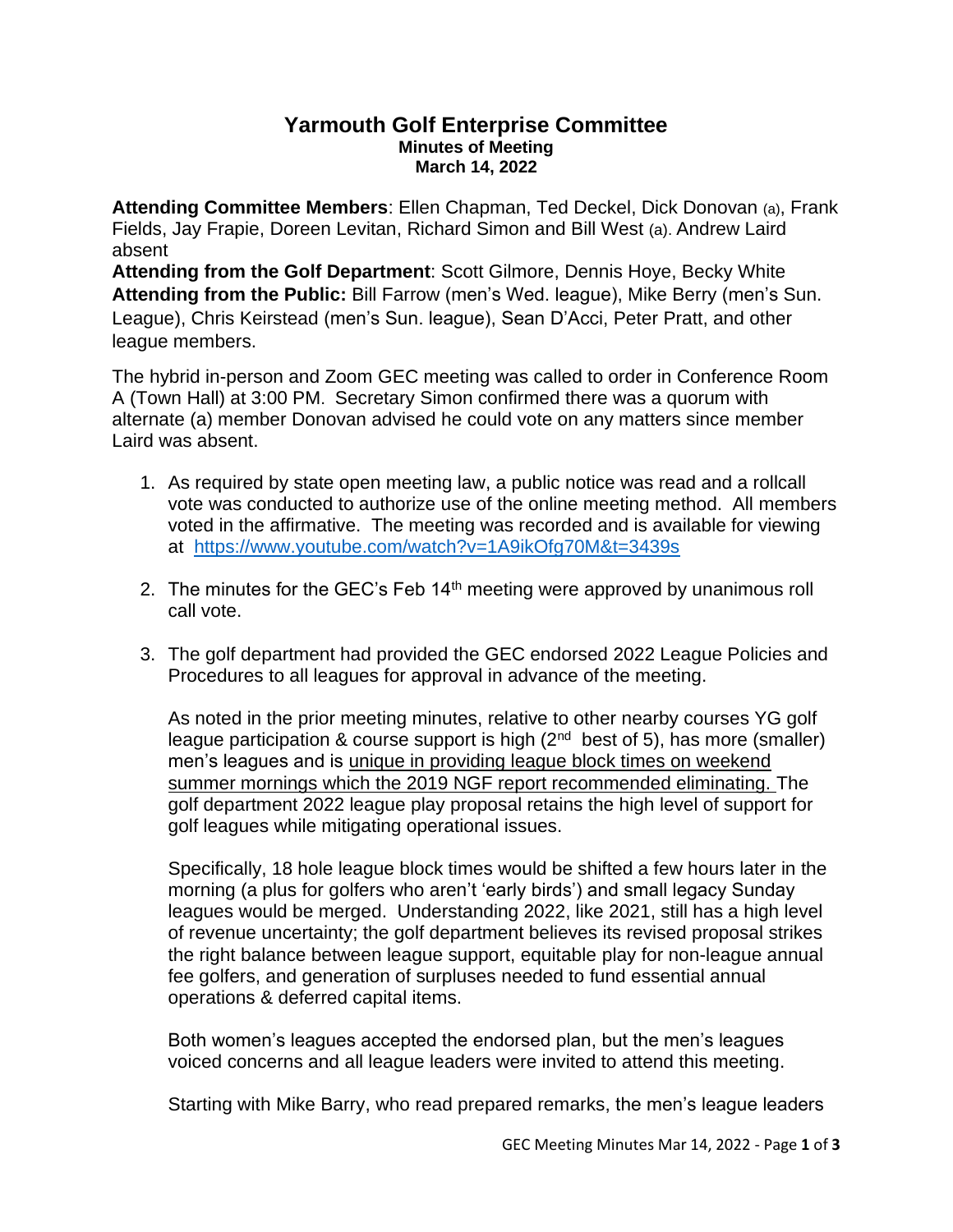urged a continuation of the status quo, expressing concern that participation in the existing men's leagues would drop dramatically and threaten their continued existence if moved even a few hours later in the morning.

Sensitive to the concerns raised by the men's leagues, the Director Gilmore offered an alternative to start league play at Bass River a half hour earlier than the first scheduled tee time. The total block of tee times would depend on actual participation with 9 tee times planned on Sunday and 18 tee times on Wed. Both the Sunday and Wednesday men's leagues said they would select this option and expressed their ongoing support for Yarmouth Golf. A rollcall vote of the GEC endorsed the Golf Department's alternate proposal for men's league play.

Following the vote to amend the league policy, the meeting continued with public comments not directly related to this topic. Questions raised during the public comment period were addressed immediately, including enterprise fund constraints to operate with a surplus adequate to fund deferred course and facility maintenance, how the new tee time booking system operates, and required use of the restaurant to cater member shotguns. Chairperson Chapman closed the public comment period, thanking the public for their participation and extending an open invitation for anyone to attend GEC meetings in the future.

4. The scheduled approval of 2022 Golf Fees was removed from the agenda for January 25, 2022 Board of Selectmen meeting and is currently scheduled for March 29, 2022. The justification for the requested 5% fee increase will be shifted to immediate inflationary pressures rather than funding deferred maintenance expenses. Sale of passes for the 2022 season at the 2021 rate has restarted until the BoS acts on the 2022 fee proposal.

A copy of materials that would be included in the meeting packet can be viewed on pages 35-55 of the following link

[https://www.yarmouth.ma.us/AgendaCenter/ViewFile/Agenda/\\_03292022-2587.](https://www.yarmouth.ma.us/AgendaCenter/ViewFile/Agenda/_03292022-2587) At the BoS meeting, Bill Scott and Scott Gilmore will use a 12 slide presentation that summarizes the major points. The presentation and public comments can be viewed at the following link (starting at the 1:00 hour mark and ending at 2:20 hour)

<https://www.youtube.com/watch?v=JDLyvbR9oNc>

Addressing deferred course and facility maintenance items would be pushed out to the fall town meeting warrant, supported by the four consulting studies scheduled to be conducted over the next several months (USGA, Collins Center, NGF and facilities assessment).

5. The Director's report covered the following topics:

a) A comprehensive rebranding effort is underway, including a new website address: **golfyarmouth.com**. Additional details will be provided at the next